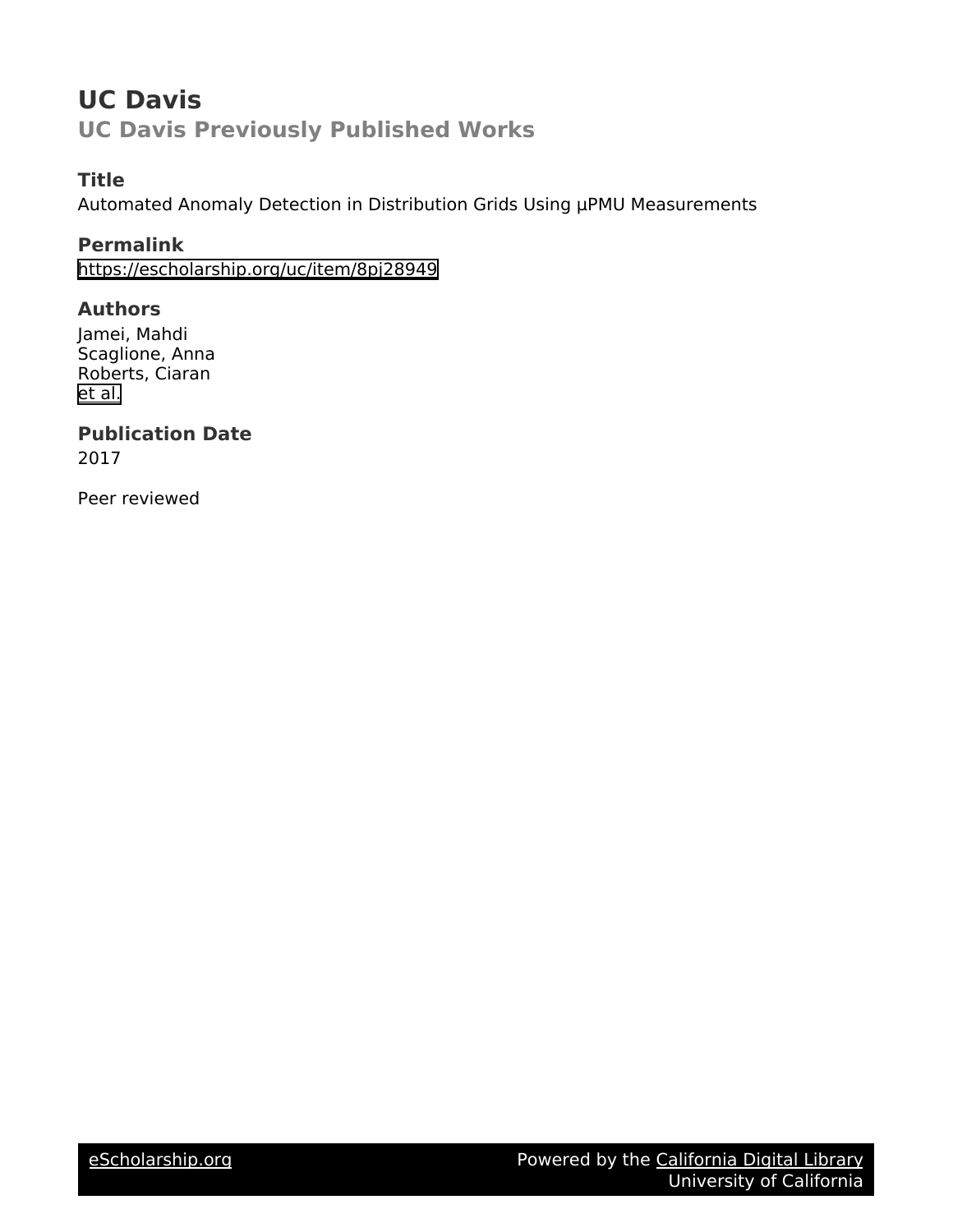# Automated Anomaly Detection in Distribution Grids Using  $\mu$ PMU Measurements

Mahdi Jamei<sup>∗</sup> , Anna Scaglione<sup>∗</sup> , Ciaran Roberts† , Emma Stewart† ,

Sean Peisert<sup>†</sup>, Chuck McParland<sup>†</sup>, Alex McEachern<sup>‡</sup>,

<sup>∗</sup>School of Electrical, Computer, and Energy Engineering, Arizona State University, Tempe, AZ, USA

†Lawrence Berkeley National Laboratory, Berkeley, CA, USA

‡Power Standards Laboratory, Alameda, CA, USA

*Abstract*—The impact of Phasor Measurement Units (PMUs) for providing situational awareness to transmission system operators has been widely documented. Micro-PMUs  $(\mu$ PMUs) are an emerging sensing technology that can provide similar benefits to Distribution System Operators (DSOs), enabling a level of visibility into the distribution grid that was previously unattainable. In order to support the deployment of these high resolution sensors, the automation of data analysis and prioritizing communication to the DSO becomes crucial. In this paper, we explore the use of  $\mu$ PMUs to detect anomalies on the distribution grid. Our methodology is motivated by growing concern about failures and attacks to distribution automation equipment. The effectiveness of our approach is demonstrated through both real and simulated data.

*Index Terms*—Intrusion Detection, Anomaly Detection, Micro-Phasor Measurement Unit, Distribution Grid

#### I. INTRODUCTION

The state vectors of the transmission grid are closely monitored and their physical behavior is well-understood [1]. In contrast, Distribution System Operators (DSOs) have historically lacked detailed real-time actionable information about their system. This, however, is set to change. As the distribution grid shifts from a demand serving network towards an interactive grid, there is a growing interest in gaining situational awareness via advanced sensors such as Micro-Phasor Measurement Units ( $\mu$ PMUs) [2].

The deployment of the  $\mu$ PMUs in isolation without additional data driven applications and analytics is insufficient. It is critical to equip DSOs with complimentary software tools that are capable of automatically mining these large data sets in search of useful, actionable information. There has been a lot of work focused on using PMU data at the transmission level to improve Wide-Area Monitoring, Protection and Control (WAMPC) [3], [4]. The distribution grid, however, is lagging in this respect. Due to inherent differences between operational behavior, such as imbalances and increased variability on the distribution and transmission grid, the algorithms derived for WAMPC at the transmission level are generally not directly applicable at the distribution level. Our work is aimed at addressing this issue. We focus on an important application of  $\mu$ PMU data in the distribution system: anomaly detection, i.e., behavior that differs significantly from normal operation of the grid during (quasi) steady-state. An anomaly can take

a number of forms, including faults, misoperations of devices or switching transients, among others, and its root cause can be either a natural occurrence, error or attack. The risk of cyber-physical attacks via an IP network has recently gained significant interest due to the increase in automation of our power gird via two-way communication. This communication is typically carried out on breachable networks that can be manipulated by attackers [5]. Even if an anomaly naturally occurs, it is important to notify the DSO to ensure proper remedial action is taken.

#### *A. Related Work*

The majority of published work in anomaly detection using sensor data, primarily SCADA and PMU data, has focused on the transmission grid. The proposed methods are typically data-driven approaches, whereby the measurements are inspected for abnormality irrespective of the underlying physical model. One such example, the *common path* data mining approach implemented on PMU data and audit logs at a central server, is proposed in [6] to classify between a disturbance, an attack via IP computer networks and normal operation. Chen et al., [7] derive a linear basis expansion for the PMU data to reduce the dimensionality of the measurements. Through this linear basis expansion, it is shown how an anomaly, which changes the grid operating point, can be spotted by comparing the error of the projected data onto the subspace spanned by the basis and the actual values. Valenzuela et al., [8] used Principal Component Analysis (PCA) to classify the power flow results into regular and irregular subspaces. Through analyzing the data residing in the irregular subspace, their method determines whether the irregularity is caused by a network attack or not. Jamei et al., [9] propose an intrusion detection architecture that leverages  $\mu$ PMU data and SCADA communication over IP networks to detect potentially damaging activities in the grid. These aforementioned algorithms are all part of the suite of machine learning techniques that the security monitoring architecture will rely on.

#### *B. Our Contribution*

 $\mu$ PMUs, due to their high sampling frequency, are a much richer data source in comparison to traditional Distribution Supervisory Control and Data Acquisition (DSCADA). In this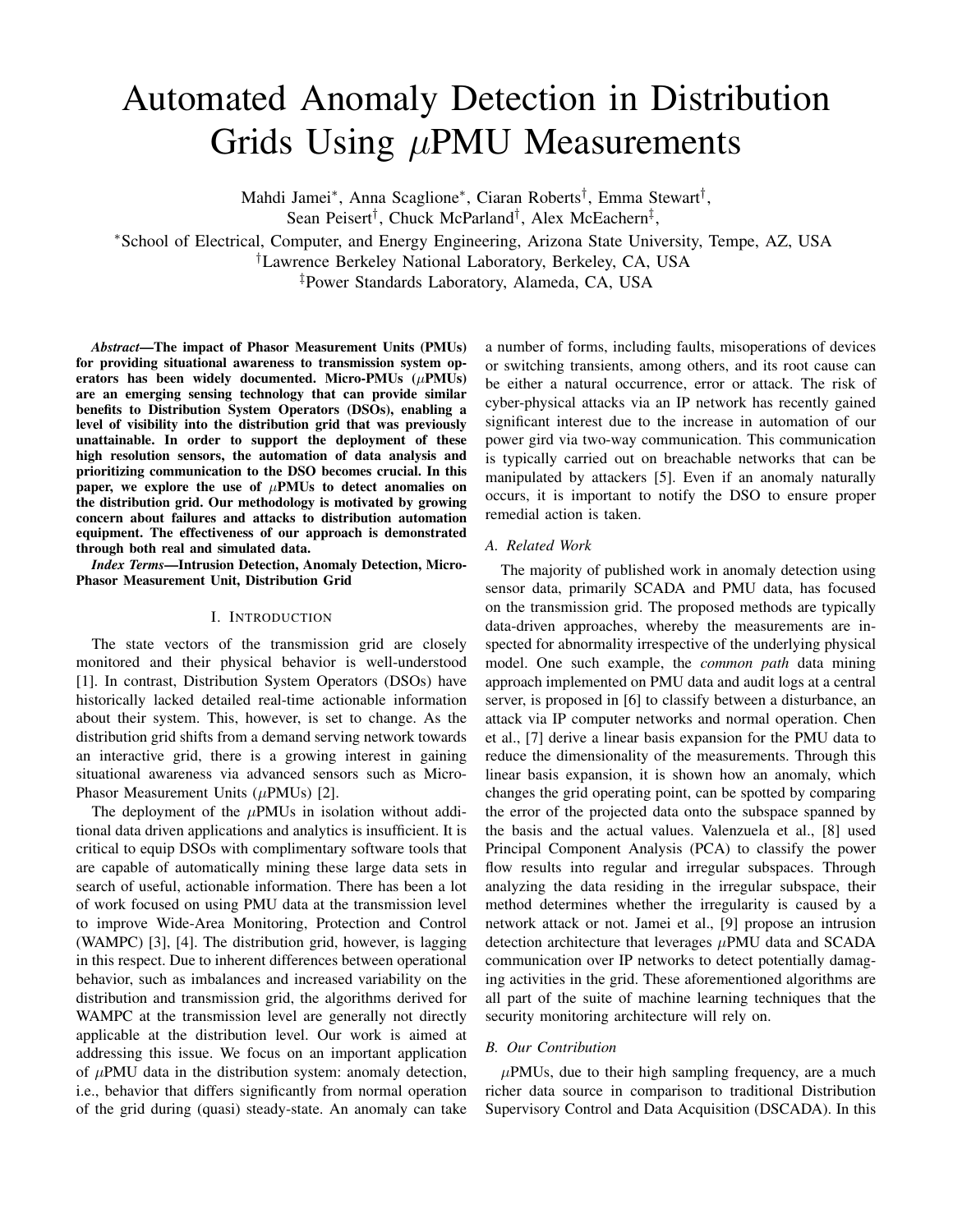paper, we highlight the capability of  $\mu$ PMUs to detect transient events by proposing a set of rules for anomaly detection. The main advantages of our new approach are:

1) The underlying physical model of the data forms the basis in deriving the detection method; providing an interpretation of the event that is lacking in a model free approach.

2) The distribution grid is modeled allowing unbalanced loading and non-transposed lines. The rules are formulated in such a way that allow for distribution grids with neutral wires, and single-phase or two-phase laterals.

3) Quasi steady-state, rather than steady-state, is considered the norm for grid behavior.

4) Part of the proposed methodology only requires the phasor data stream of a single  $\mu$ PMU and is agnostic of the grid interconnection parameters, while the other part correlates the phasor streams across multiple  $\mu$ PMUs using electrical properties of the grid.

The detection method applicable to the measurements of a single  $\mu$ PMU is particularly attractive from a security perspective because, assuming that the algorithms are programmed onto the sensor itself, no network communication exchange is needed to obtain results. Therefore, the attacker will have to directly compromise the sensor to alter its response and erase evidence of a physical change.

In addition to defining these algorithms, we explore their effectiveness in the field via an actual deployment of  $\mu$ PMUs designed by our partners at Power Standards Lab. These devices output the three phase voltage and current phasors at specific locations on the distribution grid [10] at a rate of 120 Hz. The proprietary filtering implemented within the device, which differs from the options for the filter given in the C.37.118 standard [11], overcomes some of the technical obstacles limiting the deployment of conventional PMUs on the distribution grid. Technical obstacles in real world deployments include the presence of signal noise and smaller voltage angle differences. These devices are also inexpensive, which is a key feature for distribution sensors [12]. We also investigate the sensitivity of our rules with respect to a set of attack scenarios on the  $\mu$ PMU, and the grid connectivity data.

The remainder of the paper is organized as follows. Section II introduces the  $\mu$ PMU data model. Section III presents the  $\pi$  model of a distribution line, and the relationship between the voltage and current phasors in quasi steadystate conditions. Section IV forms the body of our work that concerns itself with the formulation of the rules and tracking the anomalies. The effectiveness of the proposed rules, and their sensitivity to partially-compromised data, are tested using real and simulated data in Section V. The conclusion follows in Section VI.

#### II. µPMU DATA MODELING

Assuming normal conditions,  $\mu$ PMUs are designed to report 120 samples per sec. of the three phase voltage phasors, denoted as  $\mathbf{v}[k] \in \mathbb{C}^{3 \times 1}$ , and the current phasors,  $\mathbf{i}[k] \in \mathbb{C}^{3 \times 1}$ , at specific points on the distribution network. To help understand the effect of transients on  $\mu$ PMU measurements, and

the difference between using phasor information compared to higher resolution time domain samples, we review the notion of a phasor, or complex envelope, in this section and tie its formal derivation to the actual implementation in practical  $\mu$ PMU sensors (including the C.37.118 standard [11]).

The *phasor* is, in signal theory, often referred to as the *complex envelope*, or the *complex baseband equivalent representation*, of an arbitrary signal  $s(t)$ . In its textbook derivation, it is obtained in two steps. In the first step, the frequency content of the signal at negative frequencies is removed, which leads to a complex signal called an analytic signal,  $s^+(t)$ . The time domain mapping from  $s(t)$  to  $s^+(t)$  is as follows<sup>1</sup>:

$$
s^{+}(t) = \frac{1}{2}s(t) + \frac{j}{2\pi t} * s(t)
$$
 (1)

The second term in the sum is the *Hilbert transform* of the signal. The complex envelope, or phasor, can then be extracted by shifting down the analytic signal in the frequency domain and scaling it or, equivalently, demodulating and scaling the signal in the time-domain<sup>2</sup>:

$$
\tilde{s}(t) = \sqrt{2}s^+(t)e^{-j2\pi f_0 t}.\tag{2}
$$

From  $(2)$  and  $(1)$  it is easy to see that:

$$
s(t) = \sqrt{2}\Re[\tilde{s}(t)e^{j2\pi f_0 t}].
$$
\n(3)

If power spectral density of the signal  $s(t)$  is centered around f0, then the complex representation is the *smoothest* signal that one can associate to  $s(t)$ . The mapping is one to one, and therefore, there is no loss of information. Actual  $\mu$ PMUs do not perform the envelope this way, as explained in the following section.

#### *A. Practical Implementations of* µ*PMUs*

The Hilbert transform requires implementing a non-causal filter with infinite impulse response, hence, it is purely theoretical. While there are other ways of approximating the Hilbert filter, the simplest implementation of the  $\mu$ PMU is based on the following observations. Replacing the operator that takes the real part of the modulated complex envelope in (3), by the scaled summation of the modulated complex phasor and its conjugate and multiplying both sides of equation (3) by  $\overline{2}e^{-j2\pi f_0t}$ , we have :

$$
\sqrt{2}s(t)e^{-j2\pi f_0 t} = \frac{\tilde{s}(t) + \tilde{s}^*(t)e^{-j4\pi f_0 t}}{2}
$$
 (4)

This representation is insightful since we can observe that a low-pass filter,  $h(t)$ , can extract the correct envelope  $\tilde{s}(t)$  from the signal  $\sqrt{2}s(t)e^{-j2\pi f_0t}$  if and only if:

$$
\tilde{s}(t) \star h(t) = \tilde{s}(t) \tag{5}
$$

$$
\tilde{s}^*(t)e^{-j4\pi f_0 t} \star h(t) = 0 \tag{6}
$$

<sup>&</sup>lt;sup>1</sup>The operator  $\star$  stands for convolution.

The operator  $\star$  stands for convolution.<br><sup>2</sup>The reason for the  $\sqrt{2}$  scaling is that the signal and its envelope have the same power and energy.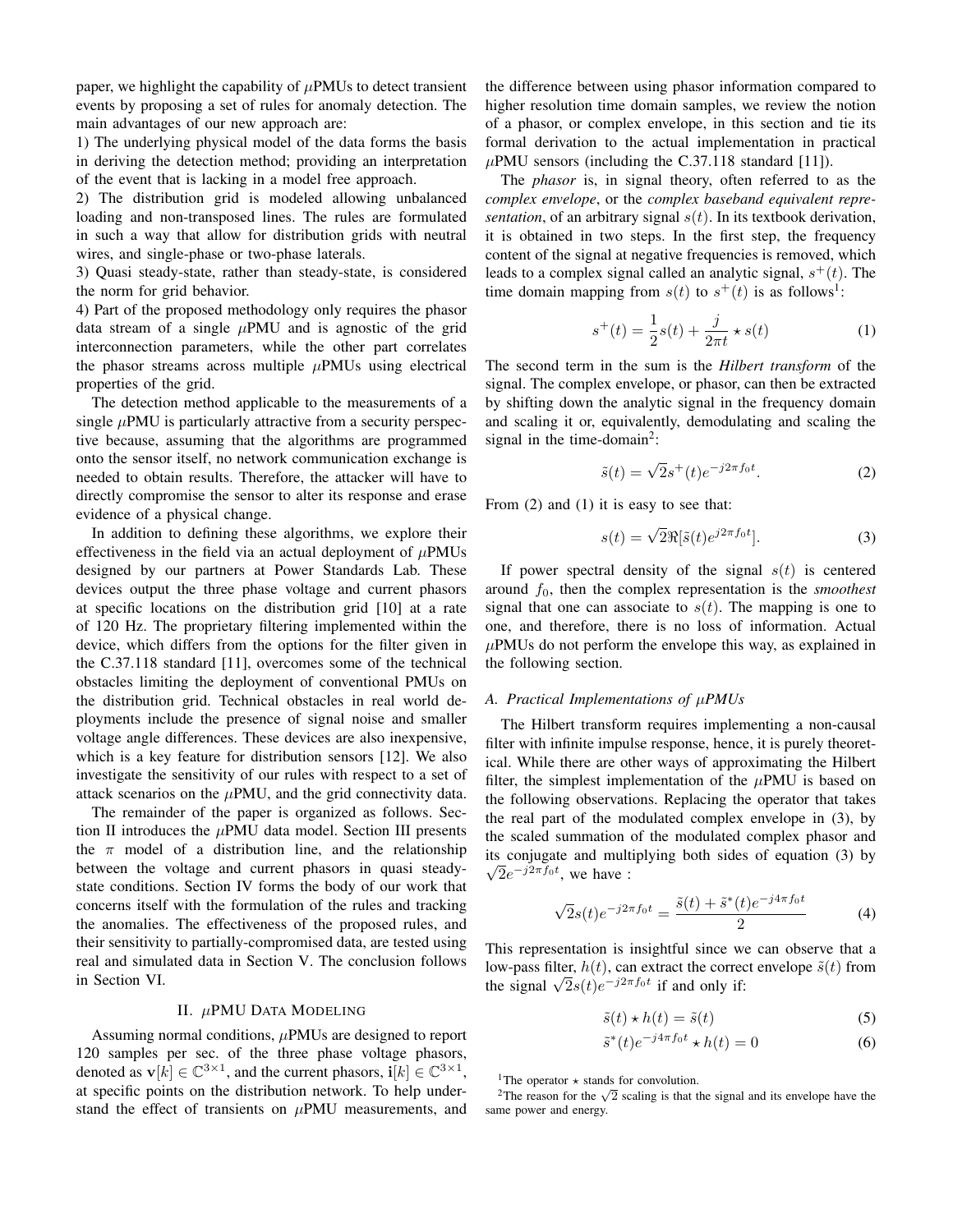For the bandpass signal  $s(t)$  centered around  $f_0$ , that has a limited support  $[f_0 - W_1, f_0 + W_2]$ , these two conditions are satisfied if:

$$
W/2 \le f_0, \quad W = W_1 + W_2. \tag{7}
$$

Accordingly, the mapping becomes:

$$
\tilde{s}(t) = \sqrt{2}(s(t)e^{-j2\pi f_0 t}) \star h(t)
$$
\n(8)

This means that the phasor can be extracted without obtaining the analytic signal if (5)-(6) hold, and the filter frequency response  $H(f)$  is flat within the bandwidth of the signal and isolates its spectrum, emulating an ideal low pass filter.

#### *B. Information from* µ*PMUs During a Transient*

In normal conditions, the mains AC voltage and current are very close approximations of bandpass signals with a narrow support centered around the frequency  $f_0 = 50/60$  Hz. In turn, (7) holds in the quasi steady-state scenario and for some types of transients. Because of the normally-small frequency support of the AC signals, the dynamic effects of the electrical wires are not apparent, and their effects can be approximated by a scaling and phase rotation equal to the amplitude and phase of their frequency response at the center frequency. This results in the well-known algebraic equations used in steady-state power systems analysis.

During a severe transient, however, the envelope that is obtained through (2) is not the signal envelope, not just because frequency content is effectively cut by  $h(t)$ , but also because of the component in (6) that is not zero and the spilling of its tail into the band selected by  $h(t)$  distorts the content. In either case, however distorted, the signal that emerges out of the filter  $h(t)$  is band-limited, and can therefore be sampled without aliasing at a rate of  $2f_0$  Hz.

Our proposed methodology is to monitor whether the instantaneous  $\mu$ PMU measurements of voltage and current phasors belong to a complex hyperplane compatible with the algebraic steady-state version of Ohm's law for a three-phase unbalanced system. In the next section, we introduce the general Multi-Input Multi-Output (MIMO) representation of a distribution line and its quasi steady-state representation. These equations form the cornerstone of our anomaly detection rules.

#### III. DISTRIBUTION LINE MIMO MODELING

The  $\pi$  model of a distribution line that connects bus i to j is shown in Fig. 1 where  $Y_{ij}(f)$  denotes the three phase series admittance of the line  $(i, j)$  and  $\mathbf{Y}_{ij}^{sh}(f)$  is the three phase shunt admittance matrix of that line. The modeling of the self and mutual impedance, rather than using the positive sequence representation, is essential for accurately modeling the distribution grid since it does not impose the assumption of a balanced system nor transposition of the lines. In addition, this representation enables us to include three phase, two phase, and single phase lines with/without neutrals by using their  $3 \times 3$  phase frame matrix model that is obtained from the modified Carson's equations and Kron reduction [13].



Fig. 1.  $\pi$  Model of the Distribution Line

It is well known in linear systems theory that the relationship between the voltage and the current signals in a passive Linear-Time Invariant (LTI) circuit with a known admittance matrix can be represented as the multiplication in the frequency domain and as a convolution in the time domain, which also takes MIMO form due to the three-phase modeling. The relationship also holds between the complex envelopes of the signals.

Denoting the baseband model of the line admittance matrices frequency response around the center frequency as  ${\bf y}_{ij}(f)\,=\,{\bm Y}^{sh}_{ij}(f+\bar f_0)H(f),\ {\bf y}^{sh}_{ij}(f)\,=\,{\bm Y}^{sh}_{ij}(f+\bar f_0)H(f),$ we have:

$$
\boldsymbol{i}_{ij}(f) = (\mathbf{y}_{ij}^{sh}(f) + \mathbf{y}_{ij}(f))\boldsymbol{v}_i(f) - \mathbf{y}_{ij}(f)\boldsymbol{v}_j(f) \qquad (9)
$$

$$
\mathbf{i}_{ij}(t) = (\mathbf{y}_{ij}^{sh}(t) + \mathbf{y}_{ij}(t)) * \mathbf{v}_i(t) - \mathbf{y}_{ij}(t) * \mathbf{v}_j(t) \quad (10)
$$

where  $y_{ij}^{sh}(t)$  and  $y_{ij}(t)$  are the time-domain equivalence of the baseband shunt and admittance matrices respectively. We will use the following notation for brevity in the remainder:

$$
\overline{Y}_{ij}(f) \triangleq Y_{ij}^{sh}(f) + Y_{ij}(f)
$$
\n
$$
\overline{y}_{ij}(f) \triangleq y_{ij}^{sh}(f) + y_{ij}(f)
$$
\n
$$
\overline{y}_{ij}(t) \triangleq y_{ij}^{sh}(t) + y_{ij}(t)
$$

Using this defined notation, (9) and (10) can be re-written as:

$$
\boldsymbol{i}_{ij}(f) = \overline{\mathbf{y}}_{ij}(f)\boldsymbol{v}_i(f) - \mathbf{y}_{ij}(f)\boldsymbol{v}_j(f) \tag{11}
$$

$$
\mathbf{i}_{ij}(t) = \overline{\mathbf{y}}_{ij}(t) * \mathbf{v}_i(t) - \mathbf{y}_{ij}(t) * \mathbf{v}_j(t)
$$
(12)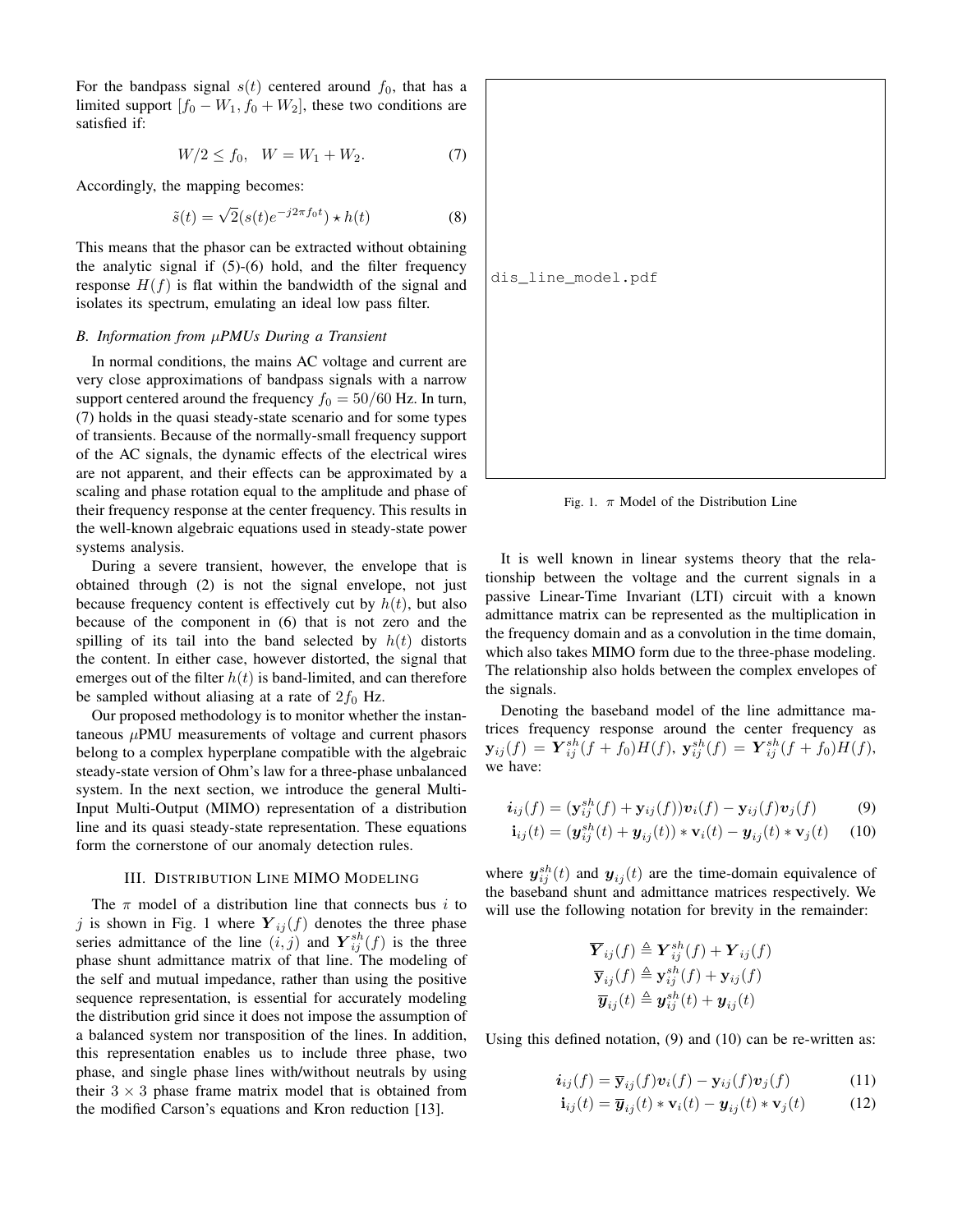For the discrete time samples of the output of the  $\mu$ PMU, the counterpart of (12) is:

$$
\mathbf{i}_{ij}[k] = \sum_{n=0}^{N-1} \overline{\boldsymbol{y}}_{ij}[n] \mathbf{v}_i[k-n] - \sum_{n=0}^{N-1} \boldsymbol{y}_{ij}[n] \mathbf{v}_j[k-n] \quad (13)
$$

where the assumption is that  $y_{ij}^{sh}[n]$  and  $y_{ij}[n]$  are the samples of  $y_{ij}^{sh}(t)$  and  $y_{ij}(t)$ , respectively, and that they are causal and have a finite support of  $N$ .

In the quasi-steady state condition, the fundamental frequency of the voltage and current signals is always changing, albeit slowly and over a very small range, because of load-generation imbalances, active power demand interactions, large generators inertia, and the automatic speed controllers of the generators [14]. As a result, the off-nominal frequency affects the phase angle captured by  $\mu$ PMUs. Fig. 2 shows the three phase unwrapped angle of the voltage phasor data captured by a  $\mu$ PMU installed at our partner utility grid, which clearly shows the grid is working at off-nominal frequency where the frequency drift is not even fixed over time though varies slowly. Mathematically, it is insightful to decompose



Fig. 2. Unwrapped Voltage Phasor Angle During Quasi-Steady State

the phasor  $\mathbf{v}_i[k]$  and  $\mathbf{i}_{ij}[k]$  as follows:

$$
\mathbf{v}_i[k] = \hat{\mathbf{v}}_i[k]e^{j\beta_i[k]k}, \ \mathbf{i}_{ij}[k] = \hat{\mathbf{i}}_{ij}[k]e^{j\beta_i[k]k} \tag{14}
$$

where  $\hat{\mathbf{v}}_i[k]$  is the voltage phasor that is captured at nominal frequency, and  $\hat{i}_{ij}[k]$  is the current phasor after removing the exponential term due to  $\beta_i[k]$  that captures the timevarying drift in the frequency previously described. We can then write $(13)$  in the following way:

$$
\mathbf{i}_{ij}[k] = \sum_{n=0}^{N-1} \overline{\mathbf{y}}_{ij}[n] \hat{\mathbf{v}}_i[k-n] e^{j\beta_i[k][k-n](k-n)} \n- \sum_{n=0}^{N-1} \mathbf{y}_{ij}[n] \hat{\mathbf{v}}_j[k-n] e^{j\beta_j[k][k-n](k-n)}
$$
\n(15)

The variations of the  $\hat{\mathbf{v}}_i[k]$  and  $\beta[k]$  can be approximately neglected over  $N$  samples of the discrete time convolution in (13), i.e.,  $\hat{\mathbf{v}}_i[k-n] \approx \hat{\mathbf{v}}_i[k]$  and  $\beta_i[k-n] \approx \beta_i[k]$  for  $n = 0, \ldots, N - 1$ . Followed by this approximation, we can write:

$$
\mathbf{i}_{ij}[k] \approx \sum_{n=0}^{N-1} \overline{\mathbf{y}}_{ij}[n] \hat{\mathbf{v}}_i[k] e^{j\beta_i[k](k-n)} \n- \sum_{n=0}^{N-1} \mathbf{y}_{ij}[n] \hat{\mathbf{v}}_j[k] e^{j\beta_j[k](k-n)} \n= \left( \sum_{n=0}^{N-1} \overline{\mathbf{y}}_{ij}[n] e^{-j\beta_i[k]n} \right) \mathbf{v}_i[k] \n- \left( \sum_{n=0}^{N-1} \mathbf{y}_{ij}[n] e^{-j\beta_j[k]n} \right) \mathbf{v}_j[k]
$$
\n(16)

Considering the following relationship:

$$
\boldsymbol{Y}_{ij}(f+f_0)H(f) = rect(Tf) \sum_{n=0}^{N-1} T \boldsymbol{y}_{ij}[n]e^{-j2\pi nTf} \quad (17)
$$

where  $T = 1/120$  sec. is the sampling interval of the  $\mu$ PMU, we can introduce the following two matrices:

$$
\overline{\mathbf{Y}}_{ij}(f_0, k) \triangleq \frac{1}{T} \overline{\mathbf{Y}}_{ij} \left( f_0 + \frac{\beta_i[k]}{2\pi T} \right) H \left( \frac{\beta_i[k]}{2\pi T} \right),
$$
\n
$$
\mathbf{Y}_{ij}(f_0, k) \triangleq \frac{1}{T} \mathbf{Y}_{ij} \left( f_0 + \frac{\beta_j[k]}{2\pi T} \right) H \left( \frac{\beta_j[k]}{2\pi T} \right),
$$
\n(18)

and therefore we can write (16) as follows:

$$
\mathbf{i}_{ij}[k] = \overline{\boldsymbol{Y}}_{ij}(f_0, k)\mathbf{v}_i[k] - \boldsymbol{Y}_{ij}(f_0, k)\mathbf{v}_j[k] \qquad (19)
$$

Equation (19) is Ohm's law in the phasor domain under the quasi-steady state and comprises part of our anomaly detection algorithm derived in the next section. The corresponding equation for the steady state can be simply obtained by setting  $\beta[k] = 0$  in (19).

From the analysis above, and specifically equation (19), it is clear that the effect of the quasi-steady state in the phasor domain is the modulation of the admittances (18). The effect is usually modest, as  $\beta[k]$  is small. However, during a severe transient with frequency support in the order of 10 Hz, the relationship (19) with the matrices in (18) does not hold anymore, and an indication of transients in the phasor domain is, in reality, a manifestation of the full dynamic behavior in (13).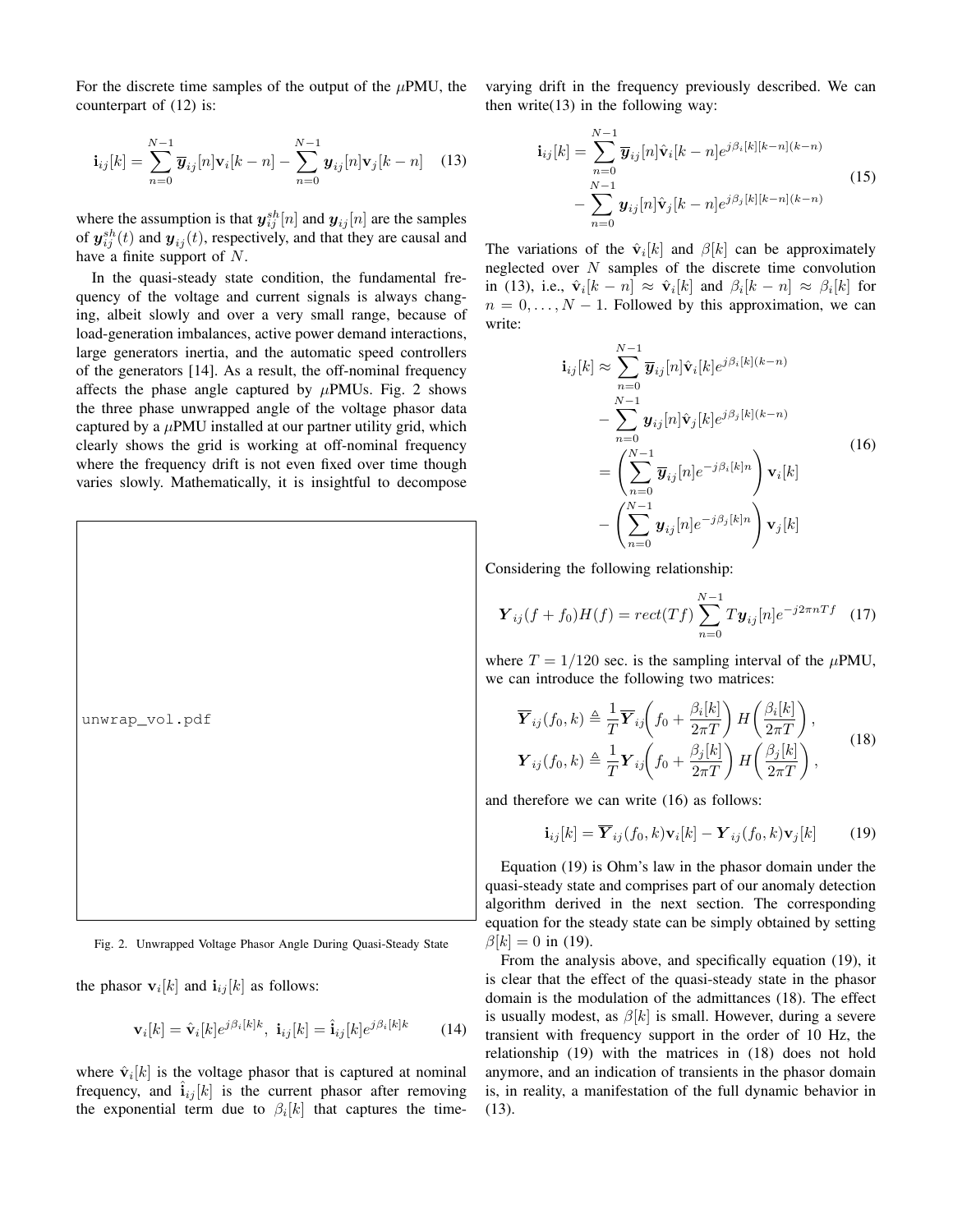#### IV. ANOMALY DETECTION

When the power grid is no longer in quasi-steady state conditions, the relationship between voltage and the current phasors manifests its full dynamic behavior. What we propose is to inspect the validity of the memoryless algebraic equations to flag the existence of transients in the grid. Equation (19) provides the basis for our rule.

#### *A. Single* µ*PMU Metric*

Considering the line in Fig. 1, we first assume that two  $\mu$ PMUs are installed at both ends of a line, i.e., bus i and j, which means  $\mathbf{i}_{ij}[k], \mathbf{i}_{ji}[k], \mathbf{v}_i[k]$  and  $\mathbf{v}_j[k]$  are all available and they can exchange their information locally. This case helps explaining the method that follows, which makes use of data from a single  $\mu$ PMU.

We can cast the two equations that hold between the voltage and current at two ends of the three-phase line as follows:

$$
\underbrace{\begin{pmatrix} \mathbf{i}_{ij}[k] \\ \mathbf{i}_{ji}[k] \end{pmatrix}}_{\mathbf{I}_{ij}[k]} = \underbrace{\begin{pmatrix} \overline{\mathbf{Y}}_{ij}(f_0, k) & -\mathbf{Y}_{ij}(f_0, k) \\ -\mathbf{Y}_{ij}(f_0, k) & \overline{\mathbf{Y}}_{ij}(f_0, k) \end{pmatrix}}_{\mathbf{H}_{ij}(f_0, k)} \underbrace{\begin{pmatrix} \mathbf{v}_i[k] \\ \mathbf{v}_j[k] \end{pmatrix}}_{\mathbf{V}_{ij}[k]} \quad (20)
$$

Let us define, with  $M \geq 6$ , the following sample correlation matrices:

$$
\boldsymbol{R}_{IV}[k] = \frac{1}{M-1} \sum_{m=0}^{M-1} \mathbf{I}_{ij}[k-m] \mathbf{V}_{ij}^{H}[k-m], \qquad (21)
$$

$$
\boldsymbol{R}_{VV}[k] = \frac{1}{M-1} \sum_{m=0}^{M-1} \mathbf{V}_{ij}[k-m] \mathbf{V}_{ij}^H[k-m]. \tag{22}
$$

Assuming that variations of  $H_{ij}(f_0, k)$  is negligible over a window of  $M$  samples, equation (20) implies that the following homogeneous equation holds in quasi-steady:

$$
\begin{pmatrix} \mathcal{I}_6 & -\mathbf{H}_{ij}(f_0, k) \end{pmatrix} \underbrace{\begin{pmatrix} \mathbf{R}_{IV}[k] \\ \mathbf{R}_{VV}[k] \end{pmatrix}}_{\mathbf{R}_k} = \mathbf{0} \tag{23}
$$

**Proposition 1.** Correlation matrix  $\mathbf{R}_k$  is approximately rank-*1 during the quasi-steady state.*

*Proof.* During the quasi-steady state along a distribution line, the following assumptions hold with a very good approximation for  $n = 0, 1, ..., M - 1$ :

$$
\hat{\mathbf{v}}_i[k-n] \approx \hat{\mathbf{v}}_i[k], \quad \hat{\mathbf{v}}_j[k-n] \approx \hat{\mathbf{v}}_j[k]
$$
\n
$$
\beta_i[k-n] \approx \beta_i[k], \quad \beta_j[k-n] \approx \beta_j[k], \quad (24)
$$
\n
$$
\beta_i[k] \approx \beta_j[k]
$$

Therefore, we can write:

$$
\mathbf{R}_{VV}[k] = \frac{1}{M-1} (\mathbf{V}_{ij}[k] \otimes \mathbf{E}[k])(\mathbf{V}_{ij}^H[k] \otimes \mathbf{E}^H[k])
$$
  
= 
$$
\frac{1}{M-1} (\mathbf{V}_{ij}[k]\mathbf{V}_{ij}^H[k]) \otimes (\mathbf{E}[k]\mathbf{E}^H[k])
$$
 (25)

where  $\mathbf{E}[k]$  is defined as follows and represents the variations due to the off-nominal frequency:

$$
\mathbf{E}[k] = \mathbf{1}_{6 \times 1} \otimes \left( e^{-j\beta_i[k](M-1)} \quad \dots \quad e^{-j\beta_i[k]} \quad 1 \right) \tag{26}
$$

We can then write:

$$
\mathbf{E}[k]\mathbf{E}^H[k] = (\mathbf{1}_{6\times 1}\mathbf{1}_{1\times 6}) \otimes (M) = M\mathbf{1}_{6\times 6} \tag{27}
$$

and therefore:

$$
\boldsymbol{R}_{VV}[k] = \frac{M}{M-1}(\mathbf{V}_{ij}[k]\mathbf{V}_{ij}^H[k]) \otimes (\mathbf{1}_{6\times6})
$$
 (28)

which accordingly means that:

$$
rank(\mathbf{R}_{VV}[k]) = rank(\mathbf{V}_{ij}[k]\mathbf{V}_{ij}^H[k]) \times rank(\mathbf{1}_{6\times6}) = 1
$$

Because:

$$
rank(\boldsymbol{R}_k) = rank(\boldsymbol{R}_k^H \boldsymbol{R}_k)
$$

We analyze the rank of  $\mathbf{R}_k^H \mathbf{R}_k$  here, where:

$$
\boldsymbol{R}_k^H \boldsymbol{R}_k = \boldsymbol{R}_{IV}^H[k] \boldsymbol{R}_{IV}[k] + \boldsymbol{R}_{VV}^H[k] \boldsymbol{R}_{VV}[k] \qquad (29)
$$

From the structure of (23) during the quasi-steady state, we have:

$$
\mathbf{R}_{IV}[k] = \mathbf{H}_{ij}(f_0, k)\mathbf{R}_{VV}[k] \tag{30}
$$

Substituting (30) in (29), we have:

$$
\boldsymbol{R}_k^H \boldsymbol{R}_k = \boldsymbol{R}_{VV}^H[k] \boldsymbol{\mathcal{G}}_{ij}(f_0,k) \boldsymbol{R}_{VV}[k] \tag{31}
$$

where:

$$
\mathcal{G}_{ij}(f_0,k) = \mathbf{H}_{ij}^H(f_0,k)\mathbf{H}_{ij}(f_0,k) + \mathcal{I}
$$

Since the linear transformation of  $R_{VV}[k]$  does not increase its rank, and since we have already shown that  $R_{VV}[k]$  is of rank-1 during the quasi-steady state, we can conclude that:

$$
rank(\mathbf{R}_k) = rank(\mathbf{R}_k^H \mathbf{R}_k) =
$$
  
\n
$$
\leq rank(\mathbf{R}_{VV}[k]) = 1 \rightarrow
$$
  
\n
$$
rank(\mathbf{R}_k) = 1
$$
\n(32)

 $\Box$ 

Therefore, we can write  $R_k$  as follows:

$$
\boldsymbol{R}_k \approx \sigma_1[k] \boldsymbol{u}_1[k] \boldsymbol{\nu}_1^H[k] \to \boldsymbol{R}_k \boldsymbol{R}_k^H \approx \sigma_1^2[k] \boldsymbol{u}_1[k] \boldsymbol{u}_1^H[k], \quad (33)
$$

which means that all columns of  $R_k$  must lie in the same hyperplane. Overall, deviation from this behavior is an indicator that the line is experiencing a transient and/or that the three-phase measurements no longer lie over a single principal component. The detection can be automated by computing the following cost and tracking the fast changes in  $x[k]$ <sup>3</sup>:

$$
x[k] = \min_{\boldsymbol{u}} ||(\mathcal{I}_{12} - \boldsymbol{u}\boldsymbol{u}^H) \boldsymbol{R}_k \boldsymbol{R}_k^H||_F \quad \text{s.t.} \quad ||\boldsymbol{u}|| = 1. \quad (34)
$$

The solution  $u$  is the principal subspace of  $R_k$  and it is normally obtained by minimizing the orthogonal projection with respect to  $u$  that is expected to ideally go to zero in the stationary balanced case, and be close to zero for stationary unbalanced case.

Assume now that only a single  $\mu$ PMU is available at one end of a line. Using some reasonable approximations, it is still possible to apply this rule using the data stream from a single

 $3||.||_F$  denotes the Frobenious norm.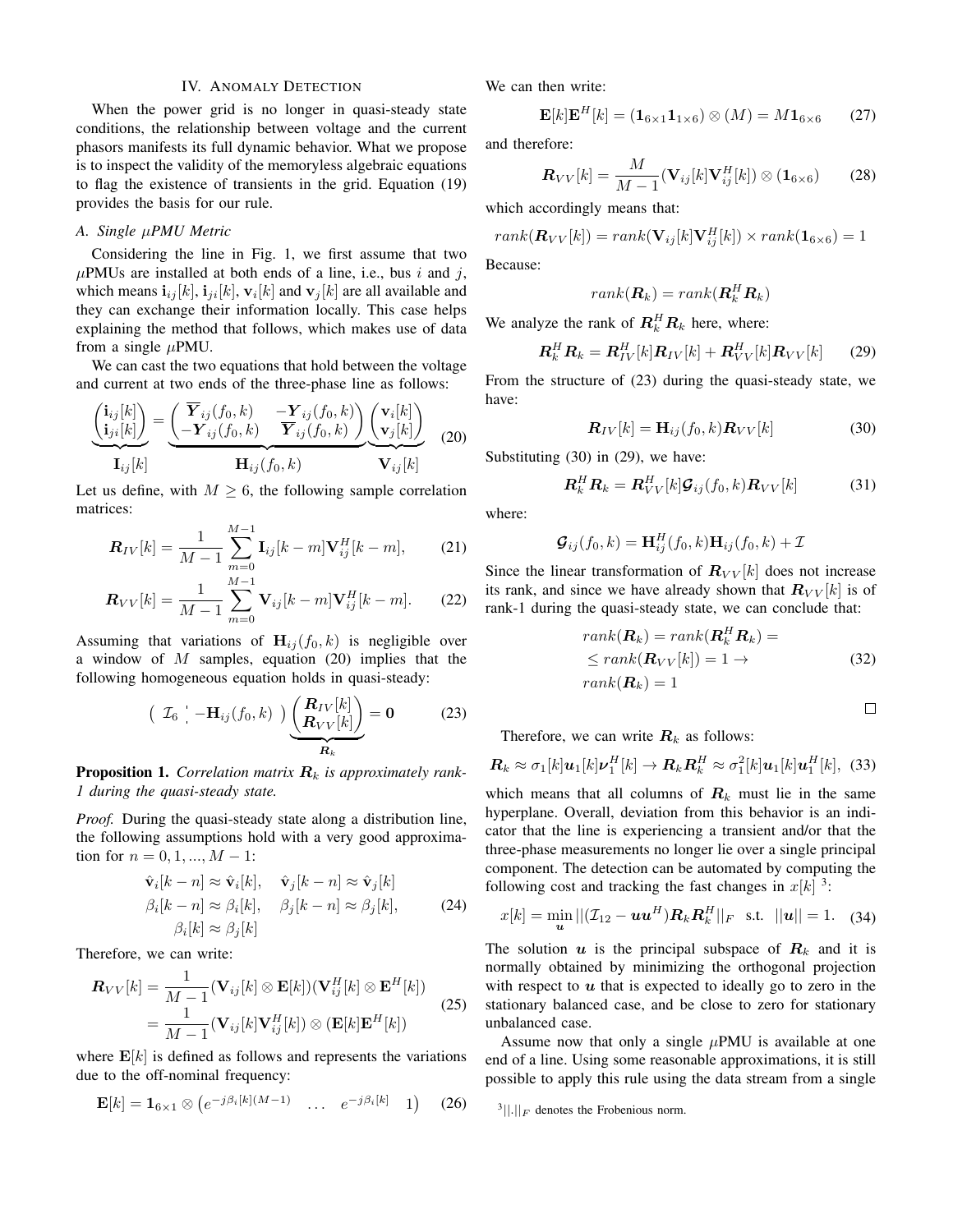$\mu$ PMU. For bus *i* with a  $\mu$ PMU, the two voltage vectors at the two ends of each incident line to that bus are such that:

$$
\mathbf{v}_j[k] = \underbrace{\text{diag}(\alpha[k])}_{\tilde{\alpha}[k]} \mathbf{v}_i[k],\tag{35}
$$

where  $\alpha[k]$  is a complex vector that relates the voltage phasors at the two ends. If we define now:

$$
\mathbf{R}_{iv}^{(ij)}[k] = \frac{1}{M-1} \sum_{m=0}^{M-1} \mathbf{i}_{ij}[k-m] \mathbf{v}_i^H[k-m],\qquad(36)
$$

$$
\mathbf{R}_{\text{vv}}^{(ji)}[k] = \frac{1}{M-1} \sum_{m=0}^{M-1} \mathbf{v}_j[k-m] \mathbf{v}_i^H[k-m]. \tag{37}
$$

Assuming that  $\alpha[k]$  remains constant over a window of M samples during the quasi-steady state, we can write:

$$
\mathbf{R}_{\rm vv}^{(ji)}[k] \approx \tilde{\boldsymbol{\alpha}}[k] \mathbf{R}_{\rm vv}^{(ii)}[k] \tag{38}
$$

Assuming that the variation of  $\overline{Y}_{ij}(f_0, k)$  is negligible over  $M$  samples during the quasi-steady state, we can use (19) to write:

$$
\begin{pmatrix} \mathcal{I}_3 & -\overline{\mathbf{Y}}_{ij}(f_0, k) + \mathbf{Y}_{ij}(f_0, k)\tilde{\boldsymbol{\alpha}}[k] \end{pmatrix} \underbrace{\begin{pmatrix} \mathbf{R}_{iv}^{(ij)}[k] \\ \mathbf{R}_{vv}^{(ii)}[k] \end{pmatrix}}_{\mathbf{R}_k^{(i)}} \approx \mathbf{0} \tag{39}
$$

**Proposition 2.** Correlation matrix  $\mathbf{R}_k^{(i)}$ k *is approximately rank-1 during the quasi-steady state.*

*Proof.* The proof is very similar to that of Proposition 1, and follows by assuming that  $\hat{\mathbf{v}}_i[k-n] \approx \hat{\mathbf{v}}_i[k], \beta_i[k-n] \approx \beta_i[k],$ and  $\alpha[k - n] \approx \alpha[k]$  for  $n = 0, 1, ..., M - 1$ , as well as using the structure of (39).  $\Box$ 

Proposition 2 suggests a similar criterion for a single  $\mu$ PMU to flag the exit from a quasi-steady state regime, and can be achieved by tracking the fast changes in  $x[k]$  defined as follows for each individual incident line to that bus:

$$
x[k] = \min_{\mathbf{u}} ||(\mathcal{I}_6 - \mathbf{u}\mathbf{u}^H) \mathbf{R}_k^{(i)} (\mathbf{R}_k^{(i)})^H||_F \text{ s.t. } ||\mathbf{u}|| = 1
$$
\n(40)

#### *B. Multiple* µ*PMUs Metric*

In this section, we correlate the phasor data across multiple  $\mu$ PMUs to detect anomalies in the grid. The applied rule here extends the test of the quasi-steady state equations validity applying it to multiple  $\mu$ PMU measurements scattered over the grid. The rule can be hosted in the Distribution Management System (DMS), where the data from all the  $\mu$ PMUs could be available, or it can be decentralized over a set of anomaly detection engines, where each agent is responsible to check the anomalies on a dedicated part of the grid and sharing the edge information with the other agents.

We assume that knowledge of  $\overline{Y}_{ij}^{sh}(f_0,0)$  and  $\overline{Y}_{ij}(f_0,0)$  for each line in the perimeter monitored by that detector engine is available. We can take advantage of the fact that  $\beta_k$  is small and consider their difference from (18) as a perturbation, which is equivalent to noise in the observation model. For brevity, when introducing the rule in this part, we will use  $\boldsymbol{Y}_{ij}^{sh}$  and  $\boldsymbol{Y}_{ij}$  to refer to  $\boldsymbol{Y}_{ij}^{sh}(f_0, 0)$  and  $\boldsymbol{Y}_{ij}(f_0, 0)$ .

A natural way to relate the measurements across multiple devices is through the grid interconnection. We represent the vector of three-phase current injection and bus voltage phasors in the whole grid by  $I[k]$  and  $V[k]$ , respectively, each vector contains  $3B$  elements where  $B$  is the number of buses. We also define the vector d as follows:

$$
\mathbf{d}[k] = \begin{pmatrix} \mathbf{I}[k] \\ \mathbf{V}[k] \end{pmatrix} \tag{41}
$$

The following set of algebraic equations are homogeneous during the steady-state and should be close to homogeneity during the quasi-steady state:

$$
\mathbf{Hd}[k] = \mathbf{0}, \quad \mathbf{H} = \begin{pmatrix} \mathcal{I}_{3B} & -\mathbf{Y}_{3(B \times B)} \end{pmatrix} \tag{42}
$$

where  $Y$  is the admittance matrix of the grid that connects the current injection to the bus voltages, and is constructed from the  $3 \times 3$  line shunt and series admittance matrices introduced in Section III.

It should be noted that the elements of d in (42) are not all independent variables. The challenge is that, in general, we will have a very limited number of measurements of d from  $\mu$ PMUs, due to the cost limitations of deploying these devices. Let K denote the number of  $\mu$ PMUs that are available. We assume that each  $\mu$ PMU device has enough channels to measure the voltage and all incident current measurements of the bus on which it is installed. Hence, having a  $\mu$ PMU at bus i means that the following three phase voltage phasors and three phase current injection phasors for that bus are available:

$$
[\mathbf{V}[k]]_i = \mathbf{v}_i[k], \quad [\mathbf{I}[k]]_i = \sum_{j:i \sim j} \mathbf{i}_{ij}[k] \tag{43}
$$

where  $i \sim j$  denotes that bus i and j are connected. We can define a permutation matrix T that parses the vector  $d[k]$  into two sub-vectors corresponding to the non-available measurements,  $\mathbf{d}_u[k]$ , and the available measurements,  $\mathbf{d}_a[k]$ , that is:

$$
\mathbf{T} = \begin{pmatrix} \mathbf{T}_u \\ \mathbf{T}_a \end{pmatrix} \rightarrow \mathbf{Td} = \begin{pmatrix} \mathbf{d}_u \\ \mathbf{d}_a \end{pmatrix}, \ \mathbf{H}\mathbf{T}^T = \begin{pmatrix} \mathbf{H}_u & \mathbf{H}_a \end{pmatrix} \tag{44}
$$

where

$$
\mathbf{T}_u \in \{0, 1\}^{6(K' \times B)}, \ K' = B - K
$$
  

$$
\mathbf{T}_a \in \{0, 1\}^{6(K \times B)}
$$

Since  $T^{T}T = I$ , we can rewrite (42) in the following form:

$$
\mathbf{H}_u \mathbf{d}_u[k] + \mathbf{H}_a \mathbf{d}_a[k] = \mathbf{0}.
$$
 (45)

Even though the equation is not exactly homogeneous, primarily due to the frequency drift discussed in Section III, it suggests that an estimate of  $d_u$  can be found through the following minimization:

$$
\hat{x}[k] = \min_{\mathbf{d}_u} ||\mathbf{H}_u \mathbf{d}_u + \mathbf{H}_a \mathbf{d}_a[k]||_2^2.
$$
 (46)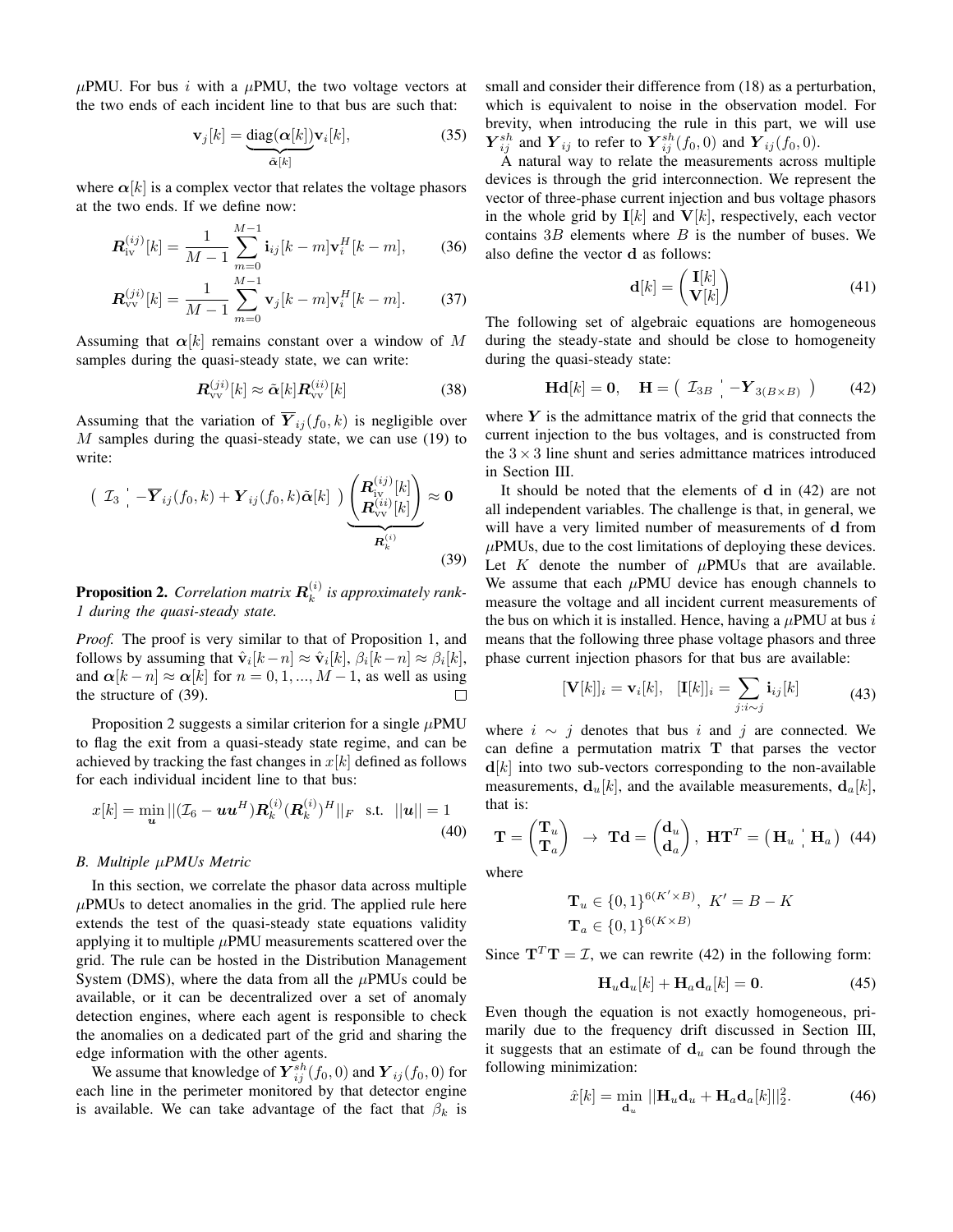This is a least-square problem, with the well known solution:

$$
\mathbf{d}_u^{\text{opt}}[k] = -\mathbf{H}_u^{\dagger} \mathbf{H}_a \mathbf{d}_a[k] \tag{47}
$$

where  $(.)^{\dagger}$  denotes the pseudo-inverse operator. Consequently:

$$
\hat{x}[k] = ||(\mathcal{I} - \mathbf{H}_u \mathbf{H}_u^\dagger) \mathbf{H}_a \mathbf{d}_a[k]||_2^2, \tag{48}
$$

In fact,  $\hat{x}[k]$  can be interpreted as follows. If we pre-multiply both sides of (45) by the orthogonal projector onto the left null-space of  $H_u$  i.e.,  $(\mathcal{I} - H_u H_u^{\dagger})$ , by definition, for any  $\mathbf{d}_u[k]$ , we have:

$$
(\mathcal{I} - \mathbf{H}_u \mathbf{H}_u^\dagger) \mathbf{H}_u \mathbf{d}_u[k] = \mathbf{0}
$$
 (49)

and therefore, if (45) holds, it must also hold that:

$$
(\mathcal{I} - \mathbf{H}_u \mathbf{H}_u^\dagger) \mathbf{H}_a \mathbf{d}_a[k] = \mathbf{0} \tag{50}
$$

which explains why the cost in (48) should be small when the system is in quasi-steady state. What we propose is to track the fast changes of the normalized  $\hat{x}[k]$  defined as follows to detect anomalies in the data.

$$
x[k] = \frac{||(\mathcal{I} - \mathbf{H}_u \mathbf{H}_u^\dagger)\mathbf{H}_a \mathbf{d}_a[k]||_2^2}{||\mathbf{d}_a||_2^2}
$$
(51)

However, (50) becomes trivial if  $(\mathcal{I} - \mathbf{H}_u \mathbf{H}_u^{\dagger}) = 0$ . This is the case when  $H_u$  is a full rank square matrix or a fat matrix, i.e.,  $K < \frac{B}{2}$ , which has full row rank. This is actually the most common case because the number of  $\mu$ PMUs is going to be generally very small relative to the grid size. However, we can rely on the fact that the matrix  $H_u H_u^H$  has a high condition number, due to the weak connectivity of the radial or weakly meshed networks, and relative homogeneity of the line parameters. Considering the singular value decomposition of the matrix  $H_u$ :

$$
\mathbf{H}_u = \mathbf{U}_u \mathbf{S}_u \mathbf{V}_u^H \tag{52}
$$

We define  $u_{u,2}$  to denote the last column of  $U_u$ , representing the left singular vector that corresponds to the smallest singular value of the matrix  $H_u$ . If (45) holds, we can expect that the  $x[k]$  defined as follows should be small with smooth variations during the quasi-steady state:

$$
x[k] = \frac{||\mathbf{u}_{u,2}^{H} \mathbf{H}_a \mathbf{d}_a||_2^2}{||\mathbf{d}_a||_2^2}
$$
(53)

Therefore, we propose  $x[k]$  as the quantity to track its sudden changes in order to detect that a transient is present and apparent through the measurements  $d_a[k]$  or equivalently to spot when (45) no longer holds.

#### *C. Fast Change Detection Method*

The quantities defined in the last section for our metrics are tracked for fast changes, since their sudden variations are signatures of an anomaly. The quantities consist of the optimum cost functions defined in (34) and (40) for the steadystate criterion using the data from two adjacent  $\mu$ PMUs and a single  $\mu$ PMU, respectively, and finally, the value defined in (53) using the data from multiple  $\mu$ PMUs.

Using real and simulated data, we have confirmed that changes in the mean value during the quasi steady-state regime are extremely smooth while deviations from this mean value are minimal. This observation motivated us to consider changes in their mean value as the common statistical trademark of anomalies in all of these quantities.

To achieve fast detection of such changes, we propose to apply the sequential two-sided Cumulative Sum (CUSUM) algorithm [15]–[17]. To cast our problem in the CUSUM frame, we approximate the samples  $x[k]$  for all the aforementioned quantities as outcomes of a Gaussian non-zero mean process  $X[k]$ :

$$
X[k] = \mu_x[k] + \omega_x[k] \tag{54}
$$

where  $\mu_x[k]$  is the mean of the process, and  $\omega_x[k] \sim$  $\mathcal{N}(0, \sigma_x^2[k])$  is zero-mean, additive Gaussian noise in the measurements with variance  $\sigma_x^2[k]$ . We assume that  $\omega_x[k]$  are independent random variables for each  $k$ . Our intention is to detect sudden changes in the mean of the process,  $\mu_x[k]$ . Although there is temporal correlation among the observations, our objective, i.e., fast change detection in mean, justifies the relaxation that the random process has independent observation samples.

The algorithm decides between two possible hypotheses at time k:  $\mathcal{H}_0$ : no change is detected in the mean,  $\mathcal{H}_1$ : change is detected in the mean. The decision in the CUSUM algorithm is based on two *"instantaneous log-likelihood ratios"*, corresponding to upward and downward change of the mean, defined as follows:

$$
\lambda_X^u[k] = + \frac{|\widehat{\delta}_x|}{\widehat{\sigma}_x^2[k]} \left( x[k] - \widehat{\mu}_{0,x}[k] - \frac{|\widehat{\delta}_x|}{2} \right) \tag{55a}
$$

$$
\lambda_X^d[k] = -\frac{|\widehat{\delta}_x|}{\widehat{\sigma}_x^2[k]} \left( x[k] - \widehat{\mu}_{0,x}[k] + \frac{|\widehat{\delta}_x|}{2} \right) \tag{55b}
$$

where the superscripts  $u$  and  $d$  represent the variables corresponding to the "upward" and "downward" change detection respectively.  $\delta_x$  is the mean change estimate, and is initialized based on *"a priori"* knowledge.  $\hat{\sigma}_x^2[k]$  is the random process variance estimate that is assumed to remain constant during the change and  $\hat{\mu}_{0,x}[k]$  is the mean estimate. The mean estimate is obtained adaptively from normal ensembles using the exponential window as follows:

$$
\widehat{\mu}_{0,x}[k] = \rho \ \widehat{\mu}_{0,x}[k-1] + (1-\rho)x[k] \tag{56}
$$

where  $0 \le \rho \le 1$  determines the dependency of the mean estimator on the past samples compared to the current sample respectively. Accordingly, two cumulative sums,  $M_X^u[k]$  and  $M_X^d[k]$ , and two decision functions,  $G_X^u[k]$  and  $G_X^d[k]$ , are derived as follows.

$$
M_X^u[k] = M_X^u[k-1] + \lambda_X^u[k] \tag{57a}
$$

$$
M_X^d[k] = M_X^d[k-1] + \lambda_X^d[k] \tag{57b}
$$

$$
G_X^u[k] = \max(G_X^u[k-1] + \lambda_X^u[k], 0)
$$
 (57c)

$$
G_X^d[k] = \max(G_X^d[k-1] + \lambda_X^d[k], 0)
$$
 (57d)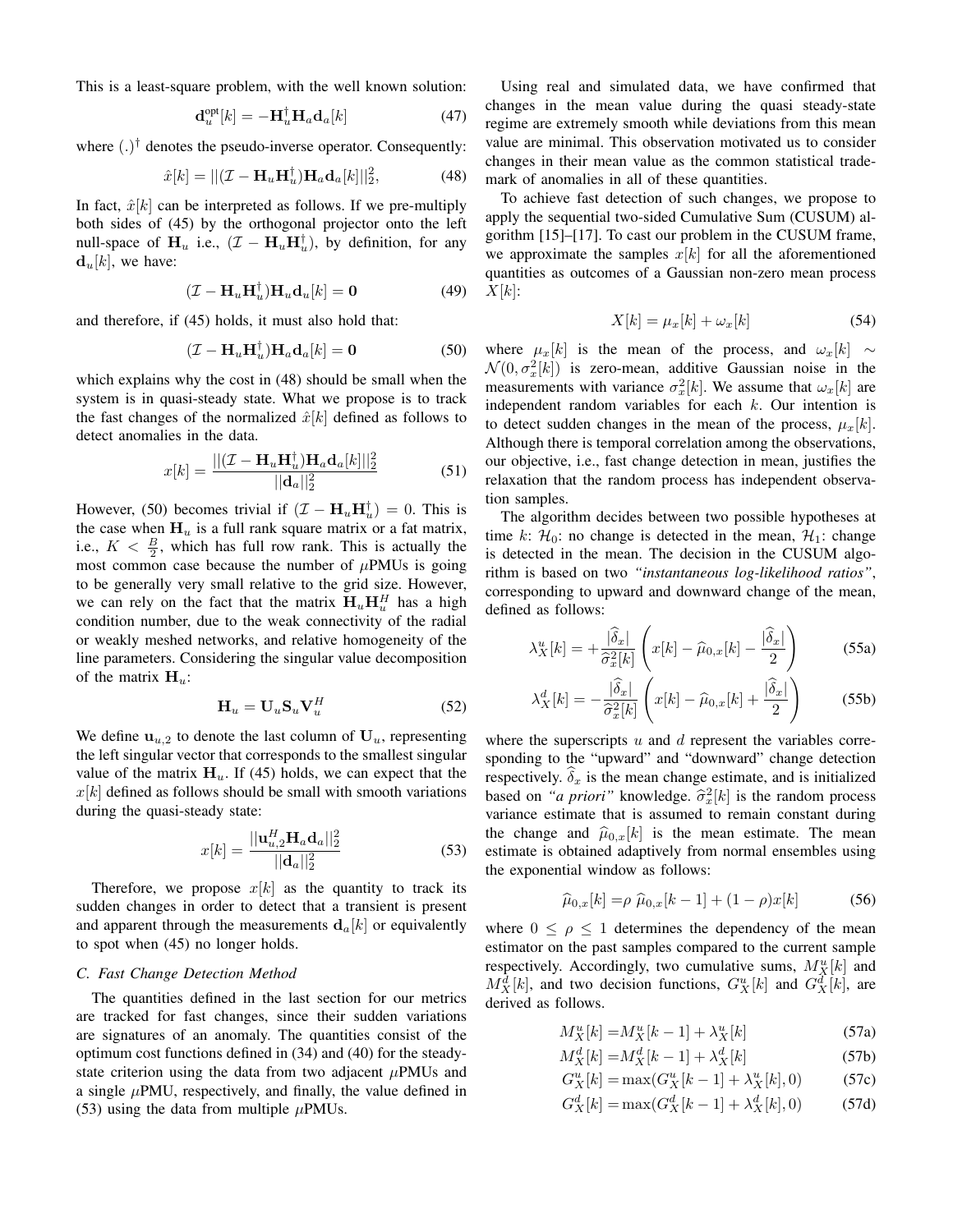The decision functions are then compared to a user-defined threshold,  $\alpha_x$ . Then, hypothesis  $\mathcal{H}_1$  for the upward or downward change in the mean is chosen if either  $G_X^u[k] > \alpha_x$  or  $G_X^d[k] > \alpha_x$ , respectively. Depending on the change direction, the estimate of the anomaly start time is:

$$
\widehat{k}_{c,x} = \underset{k_{0,x} \le k_{c,x} \le k-1}{\text{argmin}} M_X^{u/d}[k_{c,x}] \tag{58}
$$

where  $k_{0,x}$  is the last detected change time index.

During an event, we expect to see multiple change points. Detection of multiple changes is done by resetting the decision functions and cumulative sums to zero after the change is detected, and continuing the dynamic rule for upcoming samples. The fast change anomaly is completed if no new changes are detected for a defined window of time.

#### V. NUMERICAL RESULTS

#### *A. Field Recorded Data*

Field recorded data is obtained from  $\mu$ PMUs that are installed in our partner utility medium voltage (12.47 kV) grid. The window of data that we use to validate our detection rules contains a voltage sag event recorded on the network. The captured three phase voltage phasor magnitude by one of the  $\mu$ PMUs during this event is shown in Fig. 3.

vol\_sag.pdf

Fig. 3. Three Phase Voltage Phasor Magnitude Captured by a  $\mu$ PMU During the Voltage Sag

The  $\mu$ PMUs used in this use case are installed in pairs at opposite ends of a line. We first show, for a specific line the change detection using the optimum cost function defined in (34) with two  $\mu$ PMUs data, and then demonstrate that it would be possible to detect the changes with a single  $\mu$ PMU using (40). The size of the null space using two and one  $\mu$ PMU during the voltage sag event is illustrated in Fig. 4(a) and Fig. 4(b) with  $M = 32$  samples, respectively <sup>4</sup>. It can be observed that our metrics are able to effectively detect the anomaly as changes in the null-space, even when there is only one  $\mu$ PMU installed. The red markers are pointing to the detected anomaly start time,  $k_c$ . Although the behavior in double and single  $\mu$ PMU metric is very similar, the change in the double- $\mu$ PMU case is more pronounceable (noticing the scale on the vertical axis), obviously because it is augmenting the effects of the voltage sag on two  $\mu$ PMUs rather than one. It should be noted that since the value of the optimum cost



Fig. 4. Double and Single  $\mu$ PMU Metric Using Real Data for a Sag Event

function at time  $k$  depends on the last  $M$  phasor samples, there is a delay in the appearing and disappearing of the event in the cost functions.

#### *B. Simulated Data*

The IEEE 34-bus system is simulated in this section to test the rules on simulated data. The single-line diagram is shown in Fig. 5, where the bus numbers are restarted from 1, compared to original feeder, for simplicity. The test feeder data can be found at [18]. The simulation is performed in the time-series simulation environment of DIgSILENT [19] and the time-domain waveforms are forwarded to our simulated  $\mu$ PMU model to obtain the phasor representation. We used the two-cycle P class filter in C.37.118 standard [11] in our simulated  $\mu$ PMU since we did not have access to the proprietary filters implemented within the  $\mu$ PMU. This allows us to more closely mirror what a  $\mu$ PMU actually outputs in

<sup>&</sup>lt;sup>4</sup>The voltage and current phasors are first converted to per-unit system assuming  $S_b = 1$  MVA.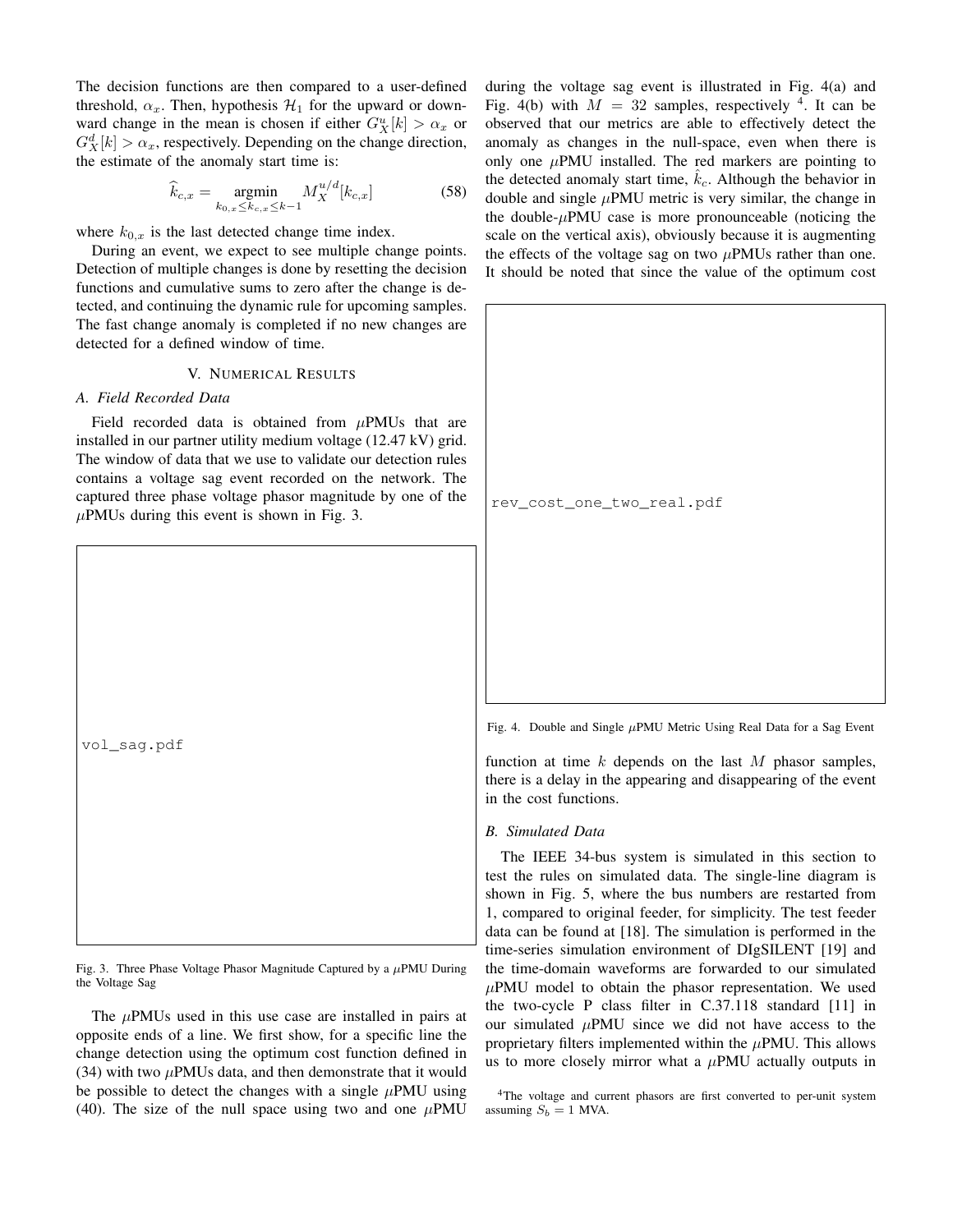ieee34.pdf

rev\_cost\_one\_sim.pdf

Fig. 5. IEEE 34-bus Test Feeder Single-Line Diagram

Fig. 6. Single  $\mu$ PMU Metric Using Simulated Data for SLG Fault

comparison to simulations that use FFT to extract the phasors. We consider a SLG fault scenario to assess how our rules perform. We assume that three  $\mu$ PMUs, i.e.,  $K = 3$ , are available and are placed at bus 9, 19, and 31. The  $\mu$ PMU placement is done aiming to achieve the maximum change in (53) during a transient. The detailed formulation of the placement problem will be given in our future work.

A temporary SLG fault at 50% on phase A of line (16, 17) occurs at  $t = 0.5$  sec and is cleared at  $t = 0.52$  sec, before the recloser opens. Fig. 6 shows the single  $\mu$ PMU metric derived in (40) using the current on lines  $(9, 13)$ ,  $(19, 20)$  and  $(31, 32)$ with  $M = 6^{-5}$ . The detected start time of the changes are marked for these three  $\mu$ PMUs during the event using the same detection threshold and "a priori" knowledge about the magnitude of the change. As it can be observed, the number of changes found in each line's metric is correlated with how severely the event affects that particular  $\mu$ PMU measurement. The metric can be formed for all the incident lines to the buses with  $\mu$ PMUs, however, we just show the cost relating to the aforementioned lines. Clearly, in each case  $x[k]$ , calculated for each line, experiences a sudden change due to the fault event being sufficiently severe to shift all of the lines into a transient state. It is important to note that since phasor calculation is based on the past two-cycles of time-domain data, and since the cost function is affected by the  $M - 1$ previous phasor samples, as also the case for the real data, the anomaly appears and disappears with a delay in the cost function. To reduce the delay, the phasor can be estimated

with less samples, e.g., one cycle instead of two cycles, but the associated accuracy decreases. In addition, M can be set to the minimum possible value, which was the case here. The metric across multiple  $\mu$ PMUs in (53) is also tested for this scenario and the corresponding metric, as well as the start time of the detected changes, are shown in Fig. 7. As we expected, the fault manifests itself as a sudden change across the  $\mu$ PMUs; a signature of an anomaly. The delay here is solely due to the two-cycle calculation of the phasor, therefore less in comparison to the single  $\mu$ PMU metric.

*Metrics Sensitivity to* µ*PMU Data Manipulation:* An advantage of our metric across multiple  $\mu$ PMUs is that it is robust to some degree to the  $\mu$ PMU data manipulation. In fact, as long as some of  $\mu$ PMU data are not compromised, the metric reveals the presence of a transient. What matters here is whether the change is sufficiently severe to trigger the change detector. If the detector is set to be too sensitive, the "false alarms" increase, so there is an associated trade-off that should be considered when the detector is designed. However, this study is beyond the scope of this paper.

To test the performance of our metric in this situation, we consider again the single-line to ground fault previously explained for three cases where the attacker manipulates the data samples of the  $\mu$ PMU at bus 9 for the first case, the  $\mu$ PMU at bus 19 in the second case, and finally  $\mu$ PMUs at buses 9 and bus 19 together for the third case. The attacker manipulates the data during the fault by pointing to the last sample before the fault starts. Fixing the detector parameters for all the three cases, Fig. 8 shows the detected changes in the metric across multiple  $\mu$ PMUs. It can be observed that the metric shows sudden changes in all the three cases. For the first

<sup>&</sup>lt;sup>5</sup>The voltage and current phasors are first converted to per-unit system assuming  $S_b = 1$  MVA.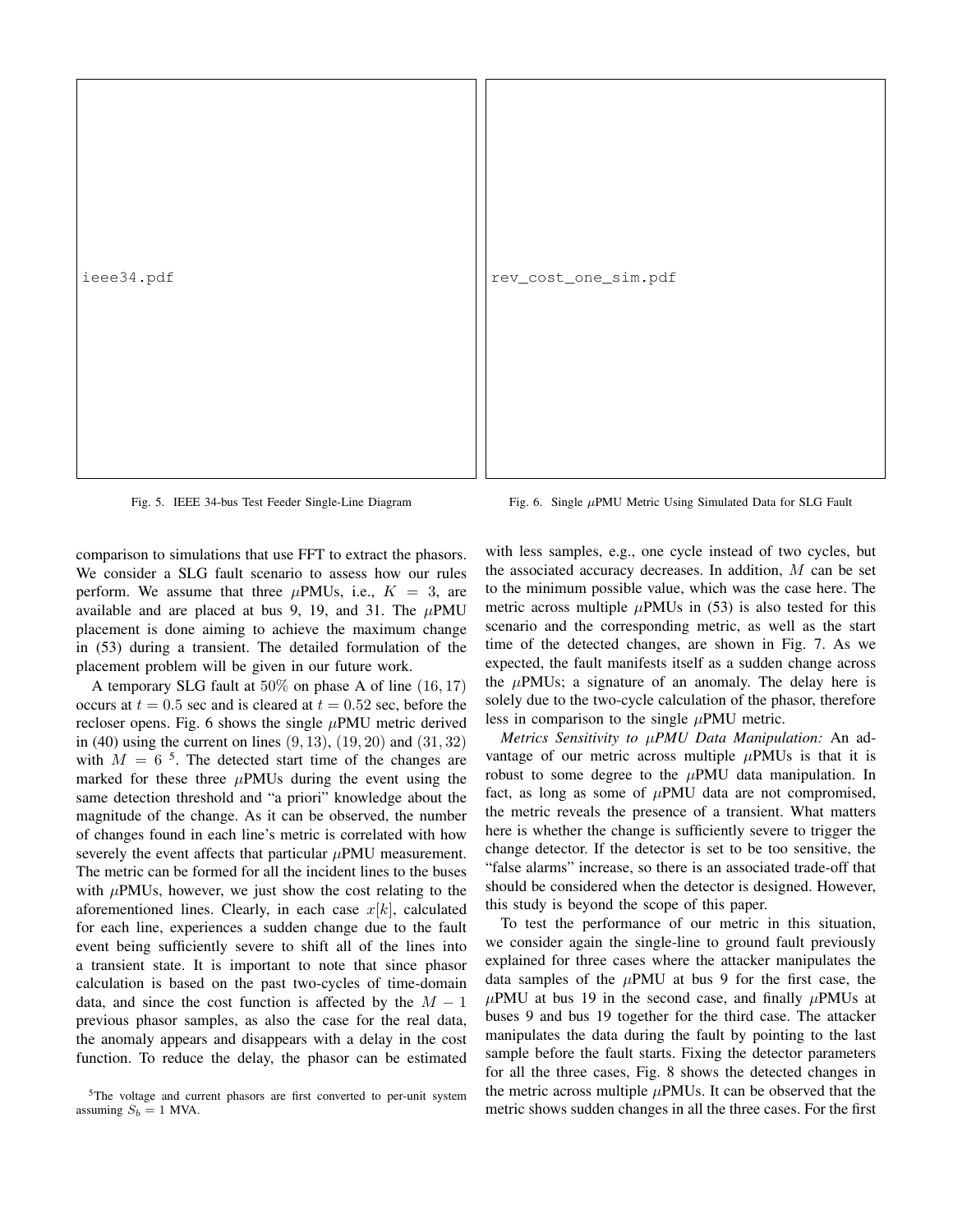rev\_cost\_cent\_SLG.pdf

rev\_SLG\_data\_manipulate.pdf

Fig. 7. Detected Changes in the Metric Across Multiple  $\mu$ PMUs for Single-Line to Ground Fault

and the second case, a few changes can still be detected by our CUSUSM detector. However, when both  $\mu$ PMU 9 and 19 are manipulated (case 3), the detector fails to spot the transient.

It is also clear that our single  $\mu$ PMU metric can only flag an anomaly if the corresponding  $\mu$ PMU data is not compromised. However, it should be mentioned that injecting false data at the device level is not an easy task for the attacker since the  $\mu$ PMU devices are designed to be read-only. In fact, manin-the-middle attacks are more likely, which in this case, our single  $\mu$ PMU rule that is checked next to each device can detect the anomaly, even when the multiple  $\mu$ PMU rule is compromised.

*Metrics Sensitivity to Grid Connectivity Manipulation:* The attacker can falsify the grid connectivity data to mislead our intrusion detector. Our single  $\mu$ PMU rule is set up to be agnostic about the grid interconnection, and therefore is not affected by such an attack. However, the grid connectivity becomes important for our rule using all the  $\mu$ PMU data.

*Case–1:* We assume that grid connectivity data is manipulated, indicating that line  $(25, 26)$  is out of service, while it is in service. The reason for choosing line (25, 26) in our scenario is that no  $\mu$ PMU is installed on the lateral from bus 25 to 29 so we cannot confirm the line outage by just looking at the magnitude of the current phasor of that  $\mu$ PMU. However, if a line outage is the ground truth, we expect to see a sudden change in our metrics because of the transient induced by the line switching before the step variation due to the change of topology. This expected transient is not observable in our metric, as can be seen in Fig. 9, and therefore this indication of a line outage can be flagged as an intrusion.

Fig. 8. Detected Changes in the Metric Across Multiple  $\mu$ PMUs for Single-Line to Ground Fault under Manipulated  $\mu$ PMU Data

Fig. 9. Multiple µPMU Metric under Grid Topology Data Attack-Case 1

*Case–2:* In this case, we assume that a three-phase fault occurs on line  $(25, 26)$  at  $t = 0.4s$ , resulting in the outage of the line due to the fuse operation at  $t = 0.46s$ . Therefore the lateral  $25 - 29$  is deenergized. The attacker falsifies the data, indicating that the line (25, 26) is still in service after the transient finishes. Fig. 10 shows the correct and the compromised metric. An attack is undetectable by our multiple  $\mu$ PMU metric if the attacker is able to compromise some data, while not changing the value of the metric significantly before and after the fault. In our case, as we can observe in Fig. 10, the value of the compromised metric (post-fault value) is close to the ground truth (pre-fault value), and therefore this rule is not able to detect the associated data manipulation in this case.